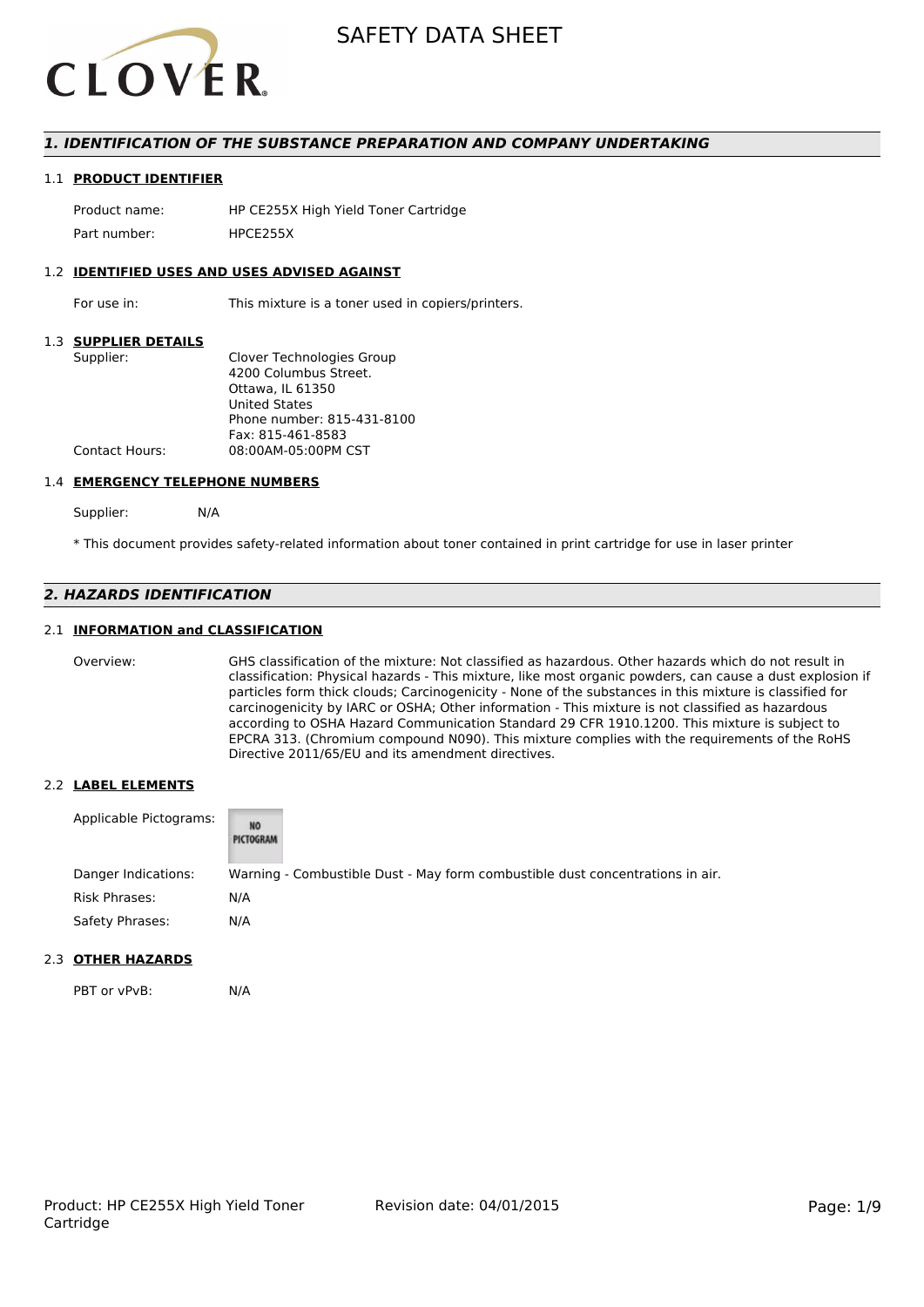# **CLOVER**

#### *3. COMPOSITION / INFORMATION ON INGREDIENTS*

|                        |                     |             | <b>OSHA</b> | <b>ACGIH</b> |                                      |
|------------------------|---------------------|-------------|-------------|--------------|--------------------------------------|
| Ingredients            | <b>CAS number</b>   | Weight %    | <b>PEL</b>  | <b>TLV</b>   | <b>Other</b>                         |
|                        |                     |             |             |              |                                      |
| Styrene acrylate       | <b>TRADE SECRET</b> | 40-60       |             |              | TSCA listed/exempted: Yes            |
| copolymer              |                     |             |             |              |                                      |
| Iron oxide             | 1317-61-9           | $35 - 55$   |             |              | TSCA listed/exempted: Yes            |
| Amorphous silica       | 7631-86-9           | $<$ 5       |             |              | TSCA listed/exempted: Yes            |
| Wax                    | <b>TRADE SECRET</b> | $1 - 10$    |             |              | TSCA listed/exempted: Yes            |
| Organochromium complex | <b>TRADE SECRET</b> | $0.5 - 2.0$ |             |              | TSCA listed/exempted: Yes.           |
|                        |                     |             |             |              | Classification: Hazardous to the     |
|                        |                     |             |             |              | aquatic environment; Category        |
|                        |                     |             |             |              | Acute 1, Chronic 1; Flammable        |
|                        |                     |             |             |              | solid Category 1. Ingredients        |
|                        |                     |             |             |              | hazardous within the meaning of      |
|                        |                     |             |             |              | GHS and present above the cut-off    |
|                        |                     |             |             |              | level. Although this mixture         |
|                        |                     |             |             |              | contains this classified substance,  |
|                        |                     |             |             |              | the mixture is not classified based  |
|                        |                     |             |             |              | on the test results shown in Section |
|                        |                     |             |             |              | 9 and 12 in accordance with OSHA     |
|                        |                     |             |             |              | <b>Hazard Communication Standard</b> |
|                        |                     |             |             |              | 29 CFR 1910.1200 or the GHS          |
|                        |                     |             |             |              | criteria. Refer to Section 8 for the |
|                        |                     |             |             |              | exposure limits and Section 11 for   |
|                        |                     |             |             |              | toxicological information.           |

The Full Text for all R-Phrases are Displayed in Section 16

#### **COMPOSITION COMMENTS**

The Data Shown is in accordance with the latest Directives.

This section provides composition information for the toner powder contained in specially designed container inside of the print cartridge.

#### *4. FIRST-AID MEASURES*

#### 4.1 **FIRST AID MEASURES**

#### 4.1.1 **FIRST AID INSTRUCTIONS BY RELEVANT ROUTES OF EXPOSURE**

| Inhalation:   | Provide fresh air immediately. If symptoms occur, seek medical advice.                                                                                |
|---------------|-------------------------------------------------------------------------------------------------------------------------------------------------------|
| Eye contact:  | Do not rub eyes. Immediately rinse with plenty of clean running water until particles are washed<br>out. If irritation persists, seek medical advice. |
| Skin contact: | Wash out particles with plenty of water and soap. If irritation develops, seek medical advice.                                                        |
| Ingestion:    | Clean mouth out with water. Drink several glasses of water. If sickness develops, seek medical<br>advice.                                             |

#### 4.1.2 **ADDITIONAL FIRST AID INFORMATION**

| Additional first aid information:     | N/A                                                                                                                                                                        |
|---------------------------------------|----------------------------------------------------------------------------------------------------------------------------------------------------------------------------|
| Immediate Medical Attention Required: | Immediate medical attention may be required in the unlikely event of extreme<br>inhalation, eye contact or unusual reaction due to physical idiosyncrasy of the<br>person. |

#### 4.2 **SYMPTOMS AND EFFECTS**

Acute Symptoms from Exposure: Eye contact: Irritation may occur by mechanical abrasion. Skin contact: Minimal skin irritation may occur. Inhalation: Slight irritation of respiratory tract may occur with exposure to large amount of toner dust. Ingestion: Ingestion is an unlikely route of entry under normal conditions of use.<br>N/A Delayed Symptoms from Exposure:

#### 4.3 **IMMEDIATE SPECIAL TREATMENT OR EQUIPMENT REQUIRED**

N/A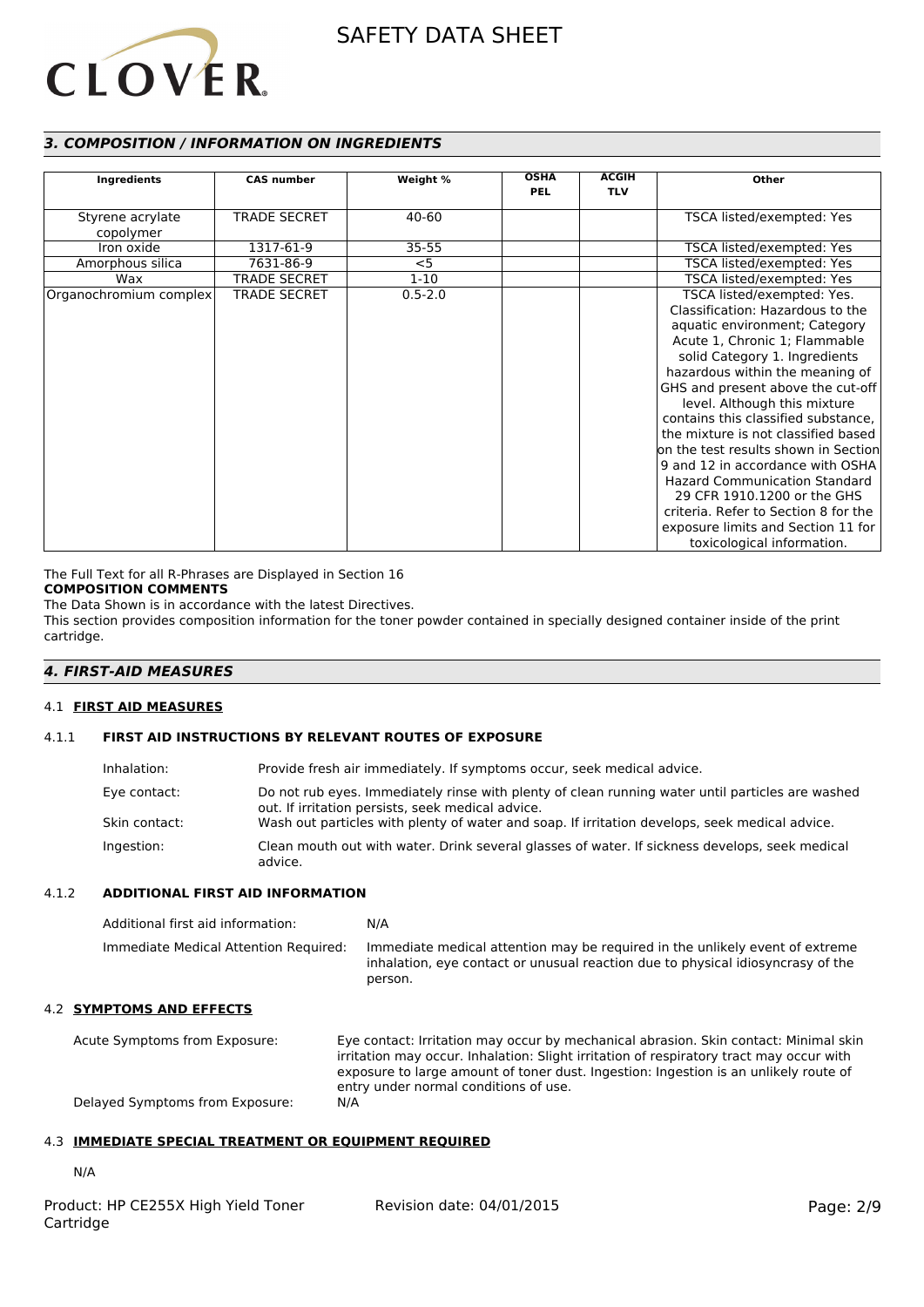

#### *5. FIRE-FIGHTING MEASURES*

#### 5.1 **EXTINGUISHING MEDIA**

| Recommended Extinguishing Media:    | Water, foam, dry chemical. |
|-------------------------------------|----------------------------|
| Extinguishing Media Not to be Used: | None known.                |

#### 5.2 **SPECIAL HAZARD**

Unusual Fire/Explosion Hazards: Toner, like most organic powders, is capable of creating a dust explosion when particles form thick clouds. Carbon monoxide and carbon dioxide are hazardous resulting gases.

Extinguishing Media Not to be Used: N/A

#### 5.3 **ADVICE FOR FIRE FIGHTERS**

Avoid inhalation of smoke. Wear protective cloting an wear self-contained breathing apparatus

#### *6. ACCIDENTAL RELEASE MEASURES*

#### 6.1 **PERSONAL PRECAUTIONS, PROTECTIVE EQUIPMENT AND EMERGENCY PROCEDURES**

#### 6.1.1 **PRECAUTIONS FOR NON-EMERGENCY PERSONNEL**

Avoid dust formation. Do not breathe dust.

#### 6.1.2 **ADDITIONAL FIRST AID INFORMATION**

N/A

#### 6.1.3 **PERSONAL PROTECTION**

Wear personal protective equipment as described in Section 8.

#### 6.2 **ENVIRONMENTAL PRECAUTIONS**

Regulatory Information: Keep product out of sewers and watercourses.

#### 6.3 **METHODS AND MATERIAL FOR CONTAINMENT AND CLEANUP**

Spill or Leak Cleanup Procedures: Eliminate sources of ignition and flammables. Shelter the released material (powder) from wind to avoid dust formation and scattering. Vacuum or sweep the material into a sealed container. If a vacuum cleaner is used, it must be dust explosion-proof. Dispose of the material in accordance with Federal/state/local requirements.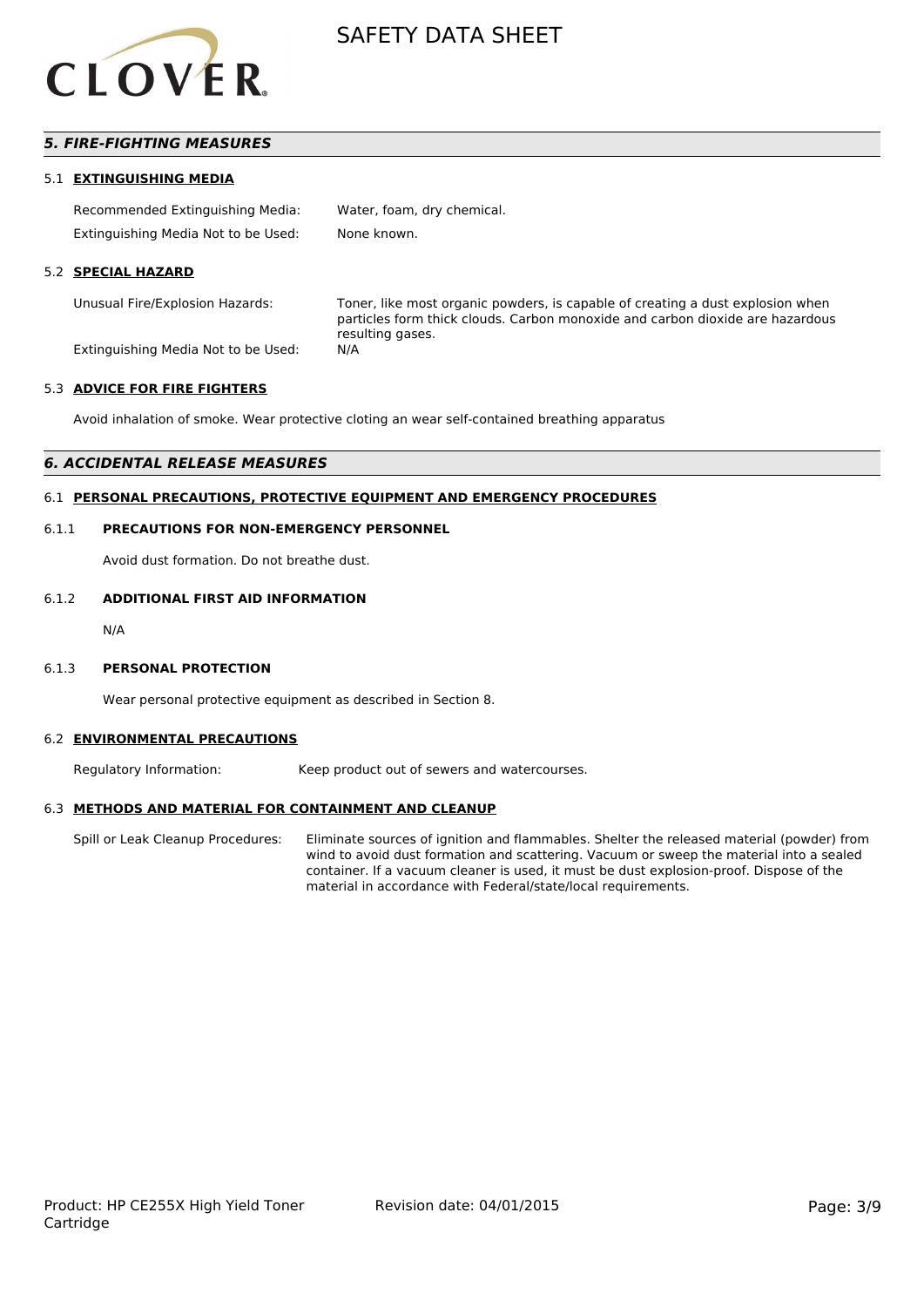

#### *7. HANDLING AND STORAGE*

#### 7.1 **PRECAUTIONS FOR SAFE HANDLING**

Recommendations for Handling: No special precautions when used as intended. Keep containers closed, avoid creating dust. Keep away from ignition sources. Advice on General Hygiene: Never eat, drink or smoke in work areas. Practice good personal hygiene after using this material, especially before eating, drinking, smoking, using the restroom, or applying cosmetics.

#### 7.2 **CONDITIONS FOR SAFE STORAGE**

Avoid high temperatures, >100°F/32°C

#### 7.3 **SPECIFIC END USES**

Printing devices

#### *8. EXPOSURE CONTROLS/PERSONAL PROTECTION*

#### 8.1 **CONTROL PARAMETERS**

The best protection is to enclose operations and/or provide local exhaust ventilation at the site of chemical release in order to maintain airborne concentrations of the product below OSHA PELs (See Section 2). Local exhaust ventilation is preferred because it prevents contaminant dispersion into the work area by controlling it at its source.

#### 8.2 **EXPOSURE CONTROLS**

#### **Respiratory protection:**

IMPROPER USE OF RESPIRATORS IS DANGEROUS. Seek professional advice prior to respirator selection and use. Follow OSHA respirator regulations (29 CFR 1910.134 and 1910.137) and, if necessary, wear a NIOSH approved respirator. Select respirator based on its suitability to provide adequate worker protection for given work conditions, levels of airborne contamination, and sufficient levels of oxygen.

#### **Eye/Face Protection:**

Contact lenses are not eye protective devices. Appropriate eye protection must be worn instead of, or in conjunction with contact lenses.

#### **Hand/Skin Protection:**

For emergency or non-routine operations (cleaning spills, reactor vessels, or storage tanks), wear an SCBA. WARNING! Air purifying respirators do not protect worker in oxygen deficient atmospheres.

#### **Additional Protection:**

N/A

#### **Protective Clothing and Equipment:**

Wear chemically protective gloves, boots, aprons, and gauntlets to prevent prolonged or repeated skin contact. Wear splashproof chemical goggles and face shield when working with liquid, unless full face piece respiratory protection is worn.

#### **Safety Stations:**

Make emergency eyewash stations, safety/quick-drench showers, and washing facilities available in work area.

#### **Contaminated Equipment:**

Separate contaminated work clothes from street clothes. Launder before reuse. Remove material from your shoes and clean personal protective equipment. Never take home contaminated clothing.

#### **Comments:**

Never eat, drink or smoke in work areas. Practice good personal hygiene after using this material, especially before eating, drinking, smoking, using the restroom, or applying cosmetics.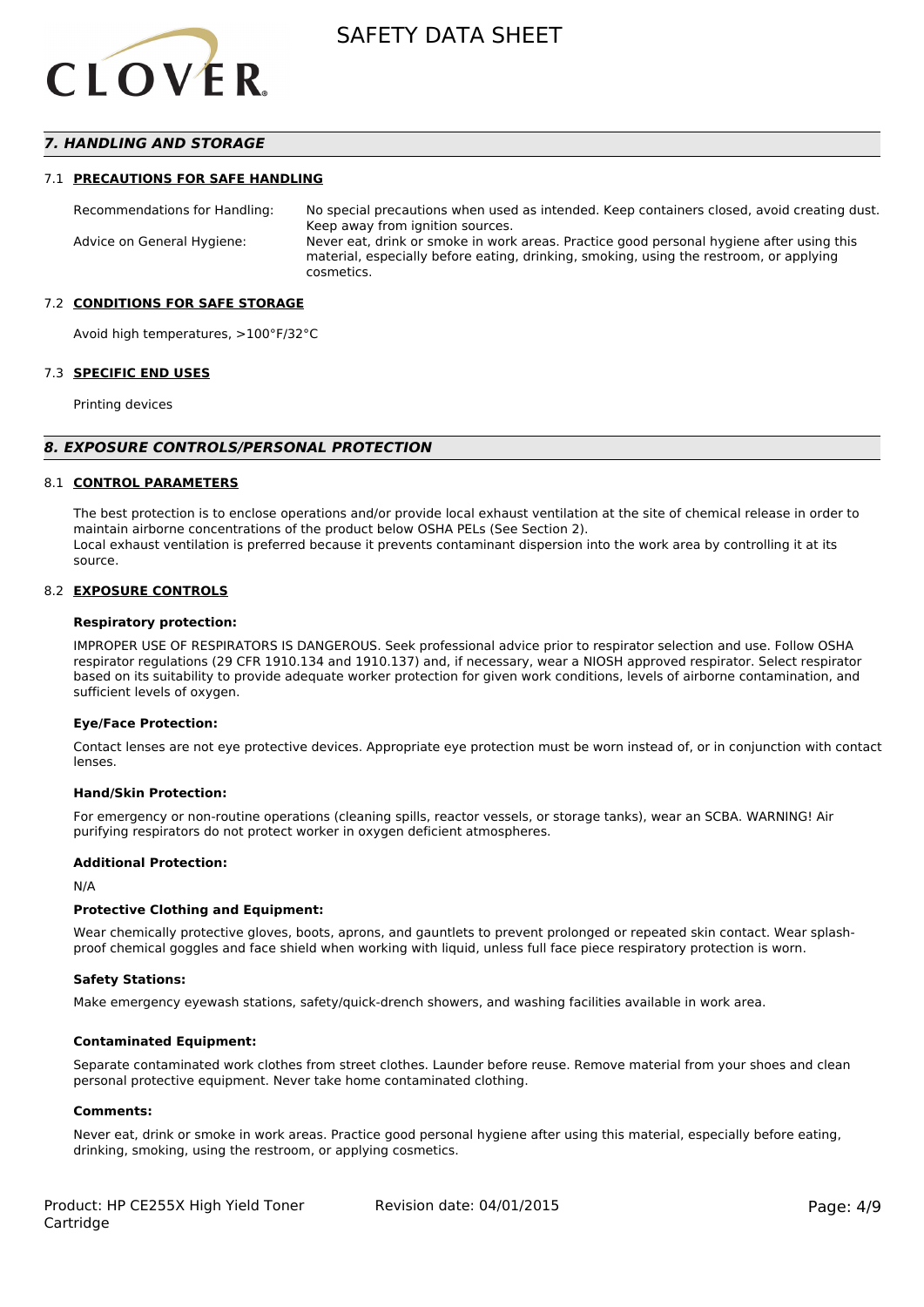

#### *9. PHYSICAL AND CHEMICAL PROPERTIES*

#### 9.1 **DETAIL INFORMATION**

| Physical state:            | APPEARANCE: Fine black powder. |
|----------------------------|--------------------------------|
| Color:                     | Black                          |
| Odor:                      | None or slight plastic odor    |
| Odor threshold:            | N/A                            |
|                            |                                |
| Boiling point:             | N/A                            |
| Melting point:             | N/A                            |
| Flash point:               | N/A                            |
| <b>Explosion limits:</b>   | N/A                            |
| Relative density:          | $1.5 - 2.5$                    |
| Auto-ignition temperature: | N/A                            |
|                            |                                |

#### 9.2 **OTHER INFORMATION**

FLAMMABILITY: Not flammable by burning rate DOT/UN test N.1 (similar product) SOLUBILITY: Negligible in water. Partially soluble in some organic solvents such as toluene and tetrahydrofuran.

#### *10. CHEMICAL STABILITY AND REACTIVITY*

#### 10.1 **Reactivity:**

| <b>Reactivity Hazards:</b>     | None                                                                                                           |
|--------------------------------|----------------------------------------------------------------------------------------------------------------|
| Data on Mixture Substances:    | None                                                                                                           |
| 10.2 Chemical Stability:       | The product is stable. Under normal conditions of storage and use, hazardous<br>polymerisation will not occur. |
| 10.3 Hazardous Polymerization: | Stable under conditions of normal use.                                                                         |
| 10.4 Conditions to Avoid:      | Keep away from heat, flame, sparks and other ignition sources.                                                 |
| 10.5 Incompatible Materials:   | Strong oxidising materials                                                                                     |
| 10.6 Hazardous Decomposition:  | Will not occur.                                                                                                |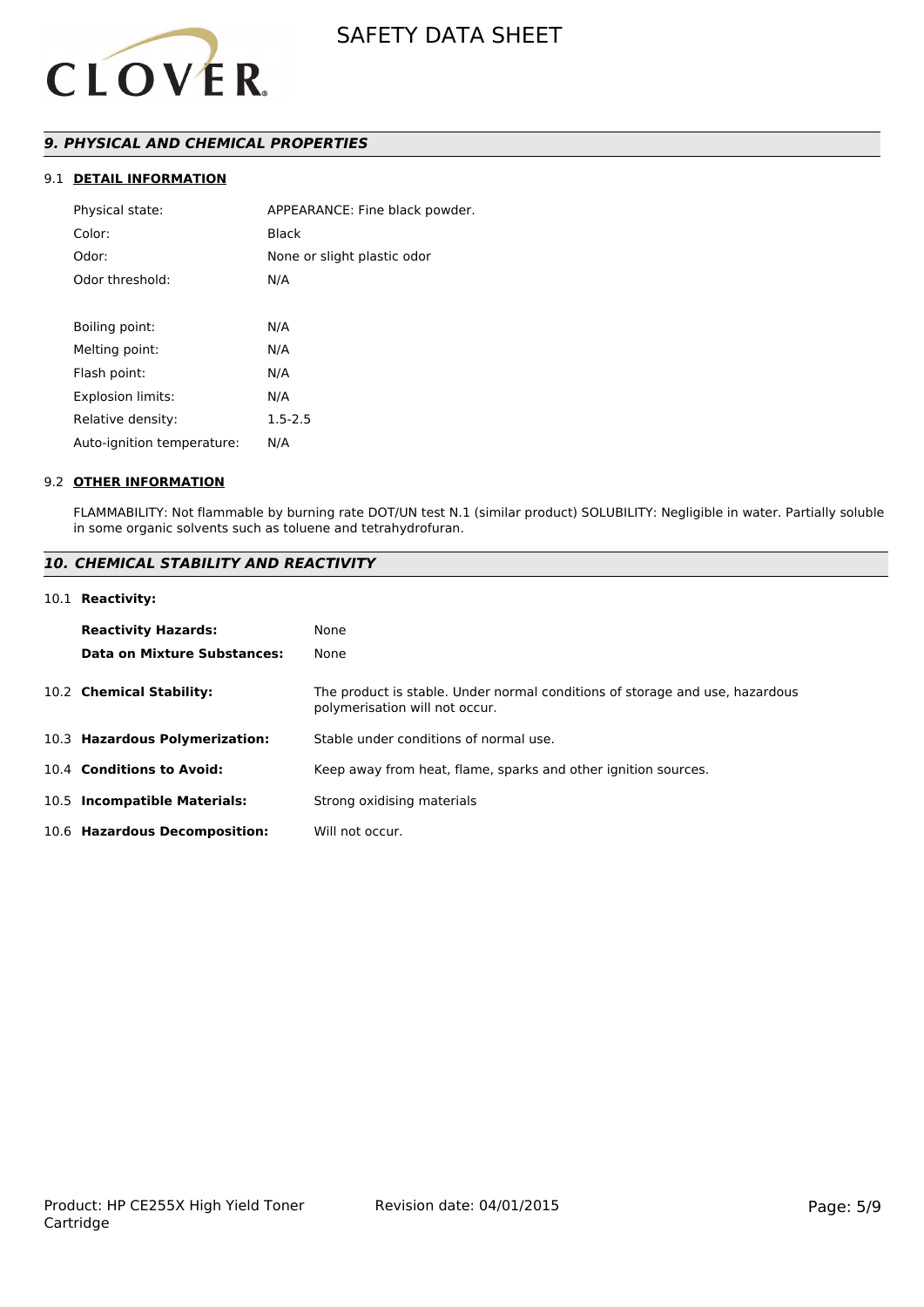

#### *11. INFORMATION ON TOXICOLOGICAL EFFECT*

| <b>Mixtures:</b>                                                                                                     | According to our test results of this or similar mixture and the information provided by the<br>suppliers about the substances contained in this mixture, seriously damaging effect is not<br>expected when this mixture is treated in accordance with standard industrial practices and<br>Federal/state/local requirements. Refer to Section 2 for potential health effects and Section 4 for<br>first aid measures.                                                                                                                                                                                                                                                                                                                                                                                                                                                                                                                                                                                                                                                                                                                              |
|----------------------------------------------------------------------------------------------------------------------|-----------------------------------------------------------------------------------------------------------------------------------------------------------------------------------------------------------------------------------------------------------------------------------------------------------------------------------------------------------------------------------------------------------------------------------------------------------------------------------------------------------------------------------------------------------------------------------------------------------------------------------------------------------------------------------------------------------------------------------------------------------------------------------------------------------------------------------------------------------------------------------------------------------------------------------------------------------------------------------------------------------------------------------------------------------------------------------------------------------------------------------------------------|
| <b>Acute Toxicity:</b>                                                                                               | N/A                                                                                                                                                                                                                                                                                                                                                                                                                                                                                                                                                                                                                                                                                                                                                                                                                                                                                                                                                                                                                                                                                                                                                 |
| <b>Skin Corrosion/Irritation:</b>                                                                                    | N/A                                                                                                                                                                                                                                                                                                                                                                                                                                                                                                                                                                                                                                                                                                                                                                                                                                                                                                                                                                                                                                                                                                                                                 |
| <b>Serious Eye Damage:</b>                                                                                           | N/A                                                                                                                                                                                                                                                                                                                                                                                                                                                                                                                                                                                                                                                                                                                                                                                                                                                                                                                                                                                                                                                                                                                                                 |
| Inhalation:                                                                                                          | N/A                                                                                                                                                                                                                                                                                                                                                                                                                                                                                                                                                                                                                                                                                                                                                                                                                                                                                                                                                                                                                                                                                                                                                 |
| <b>Sensitization:</b>                                                                                                | Respiratory: No test data available. None of the substances in this mixture is classified as a                                                                                                                                                                                                                                                                                                                                                                                                                                                                                                                                                                                                                                                                                                                                                                                                                                                                                                                                                                                                                                                      |
|                                                                                                                      | respiratory sensitizer.                                                                                                                                                                                                                                                                                                                                                                                                                                                                                                                                                                                                                                                                                                                                                                                                                                                                                                                                                                                                                                                                                                                             |
|                                                                                                                      |                                                                                                                                                                                                                                                                                                                                                                                                                                                                                                                                                                                                                                                                                                                                                                                                                                                                                                                                                                                                                                                                                                                                                     |
| <b>Mutagenicity:</b>                                                                                                 | Ames test (Salmonella typhimurium, Escherichia coli) negative. (a similar product)                                                                                                                                                                                                                                                                                                                                                                                                                                                                                                                                                                                                                                                                                                                                                                                                                                                                                                                                                                                                                                                                  |
| <b>Carcinogenicity:</b>                                                                                              | N/A                                                                                                                                                                                                                                                                                                                                                                                                                                                                                                                                                                                                                                                                                                                                                                                                                                                                                                                                                                                                                                                                                                                                                 |
| <b>Reproductive Toxicity:</b>                                                                                        | No test data available. None of the substances in this mixture is classified for reproductive toxicity.                                                                                                                                                                                                                                                                                                                                                                                                                                                                                                                                                                                                                                                                                                                                                                                                                                                                                                                                                                                                                                             |
| <b>STOT - Single Exposure:</b>                                                                                       | N/A                                                                                                                                                                                                                                                                                                                                                                                                                                                                                                                                                                                                                                                                                                                                                                                                                                                                                                                                                                                                                                                                                                                                                 |
| <b>STOT - Multiple Exposure:</b><br>Ingestion:<br><b>Hazard Class Information:</b><br><b>Mixture on Market Data:</b> | No test data available. Inhalation test of a toner for two years showed no significant<br>carcinogenicity. (Reference 1 - Test Data) In rats chronic exposure to toner concentrations 4<br>mg/m3 and over lead to an accumulation of particles in the lung as well as to persistent<br>inflammatory processes and slight to moderate fibrotic changes in the lungs of rats. In hamsters<br>these effects were only observed at significantly higher concentrations (> 20 mg/m3). The particle<br>accumulation in the lung tissue of the experimental animals is attributed to a damage and<br>overload of the lung clearance mechanisms and is called "lung overloading". This is not an effect<br>specific to toner dust but is generally observed when high concentrations of other, slightly soluble<br>dusts are inhaled. The lowest-observable-effect-level (LOEL) was 4 mg/m3 and the no-observable-<br>effect-level (NOEL) was 1 mg/m3 in rats. The NOEL was greater than 6 mg/m3 in hamsters.<br>(Reference 2 - Test Data) Toner concentration under the normal use of this product is estimated<br>less than 1 mg/m3.<br>N/A<br>N/A<br>N/A |
| Symptoms:                                                                                                            | N/A                                                                                                                                                                                                                                                                                                                                                                                                                                                                                                                                                                                                                                                                                                                                                                                                                                                                                                                                                                                                                                                                                                                                                 |
| Delayed/Immediate Effects: N/A                                                                                       |                                                                                                                                                                                                                                                                                                                                                                                                                                                                                                                                                                                                                                                                                                                                                                                                                                                                                                                                                                                                                                                                                                                                                     |
| <b>Test Data on Mixture:</b>                                                                                         | (Reference 1) "Negative Effect of Long-term Inhalation of Toner on Formation of<br>8-Hydroxydeoxyguanosine in DNA in the Lungs of Rats in Vivo", Yasuo Morimoto, et. Al., Inhalation<br>Toxicology, Vol. 17 (13) 749-753 (2005) (Reference 2) Studies by Muhle, Bellmann, Creutzenberg<br>et al. "Lung clearance and retention of toner, utilizing a tracer technique during chronic inhalation<br>exposure in rats." Fundam. Appl. Toxicol 17 (1991) p.300-313. "Lung clearance and retention of<br>toner, TiO2, and crystalline silica, utilizing a tracer technique during chronic inhalation exposure in<br>Syrian golden hamsters." Inhal. Toxicol. 10 (1998) p.731-751. "Subchronic inhalation study of<br>toner in rats." Inhal. Toxicol. 2 (1990) p.341-360. "Pulmonary response to toner upon chronic<br>inhalation exposure in rats." Fundam. Appl. Toxicol. (1991) p.280-299 "Pulmonary response to<br>toner, TiO2 and crystalline silica upon chronic inhalation exposure in Syrian golden hamsters."<br>Inhal. Toxicol. 10 (1998) p.699-729.                                                                                           |
| <b>Not Meeting Classification:</b>                                                                                   | N/A                                                                                                                                                                                                                                                                                                                                                                                                                                                                                                                                                                                                                                                                                                                                                                                                                                                                                                                                                                                                                                                                                                                                                 |
| <b>Routes of Exposure:</b>                                                                                           | N/A                                                                                                                                                                                                                                                                                                                                                                                                                                                                                                                                                                                                                                                                                                                                                                                                                                                                                                                                                                                                                                                                                                                                                 |
| <b>Interactive Effects:</b>                                                                                          | N/A                                                                                                                                                                                                                                                                                                                                                                                                                                                                                                                                                                                                                                                                                                                                                                                                                                                                                                                                                                                                                                                                                                                                                 |
| <b>Absence of Specific Data:</b>                                                                                     | N/A                                                                                                                                                                                                                                                                                                                                                                                                                                                                                                                                                                                                                                                                                                                                                                                                                                                                                                                                                                                                                                                                                                                                                 |
| <b>Mixture vs Substance Data: N/A</b>                                                                                |                                                                                                                                                                                                                                                                                                                                                                                                                                                                                                                                                                                                                                                                                                                                                                                                                                                                                                                                                                                                                                                                                                                                                     |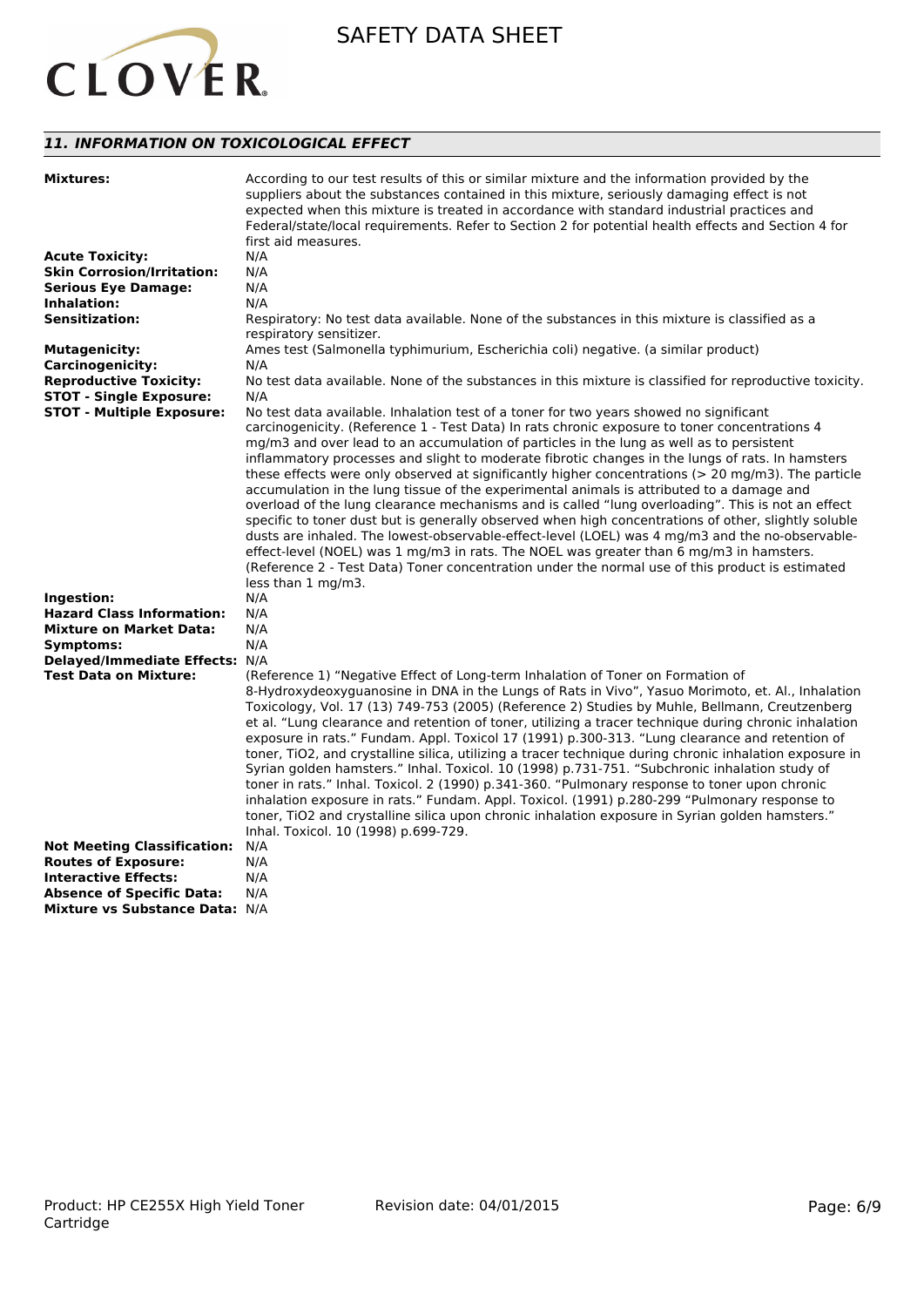

#### *12. ECOLOGICAL INFORMATION*

| 12.1 <b>Eco toxicity:</b>           | According to our test results of this or similar mixture and the information provided by the<br>suppliers about the substances contained in this mixture, this mixture is not expected to be<br>harmful to ecology. Acute toxicity to quatic organisms (a similar product) 72-hour IC50 (for<br>algae, Pseudokirchneriella subcapitata, OECD 201) > 1,000mg/L, NOEL 1,000mg/L 48-hour<br>EC50 (for Daphnia magna, OECD 202) $> 1,000$ mg/L, NOEC 1,000 mg/L 96-hour LC50 (for fish,<br>Rainbow trout, OECD 203) $> 1,000$ mg/L, NOEC 1,000 mg/L |  |
|-------------------------------------|-------------------------------------------------------------------------------------------------------------------------------------------------------------------------------------------------------------------------------------------------------------------------------------------------------------------------------------------------------------------------------------------------------------------------------------------------------------------------------------------------------------------------------------------------|--|
| 12.2 Degradability:                 | N/A                                                                                                                                                                                                                                                                                                                                                                                                                                                                                                                                             |  |
| 12.3 Bioaccumulation Potential: N/A |                                                                                                                                                                                                                                                                                                                                                                                                                                                                                                                                                 |  |
| 12.4 Mobility in Soil:              | N/A                                                                                                                                                                                                                                                                                                                                                                                                                                                                                                                                             |  |
| 12.5 PBT & vPvB Assessment:         | N/A                                                                                                                                                                                                                                                                                                                                                                                                                                                                                                                                             |  |
| 12.6 Other Adverse Effects:         | None known.                                                                                                                                                                                                                                                                                                                                                                                                                                                                                                                                     |  |
| <b>13. DISPOSAL CONSIDERATIONS</b>  |                                                                                                                                                                                                                                                                                                                                                                                                                                                                                                                                                 |  |

### **Disposal Information:**

 Dispose as a solid waste in accordance with local authority regulations. Empty container retains product residue.

#### **Physical/Chemical Properties that affect Treatment:**

Symbol: This product is not classified as dangerous

Risk Phrases: This product is not classified according to the federal, state and local environmental regulations.

#### **Waste Treatment Information:**

Do not shred toner cartridge, unless dust-explosion prevention measures are taken. Finely dispersed particles may form explosive mixtures in air. Dispose of in compliance with federal, state, and local regulations.

#### **Personal Protection Required:**

N/A

| <b>14. TRANSPORT INFORMATION</b> |                                                                                                                                             |  |
|----------------------------------|---------------------------------------------------------------------------------------------------------------------------------------------|--|
| 14.1 <b>ID Number:</b>           | None. Not a regulated material under the United State DOT, IMDG, ADR, RID, or ICAO/IATA.                                                    |  |
| 14.2 Shipping Name:              | None. Not a regulated material under the United State DOT, IMDG, ADR, RID, or ICAO/IATA.                                                    |  |
| 14.3 Hazard Class:               | None. Not a regulated material under the United State DOT, IMDG, ADR, RID, or ICAO/IATA.                                                    |  |
| 14.4 Packing Group:              | N/A                                                                                                                                         |  |
| 14.5 Environmental Hazards:      | Not a marine pollutant according to the IMDG Code. Not environmentally hazardous according<br>to the UN Model Regulations, ADR, RID or ADN. |  |
| 14.6 User Precautions:           | Do not open or break a container during transportation unless absolutely needed.                                                            |  |
| 14.7 Bulk Transport:             | N/A                                                                                                                                         |  |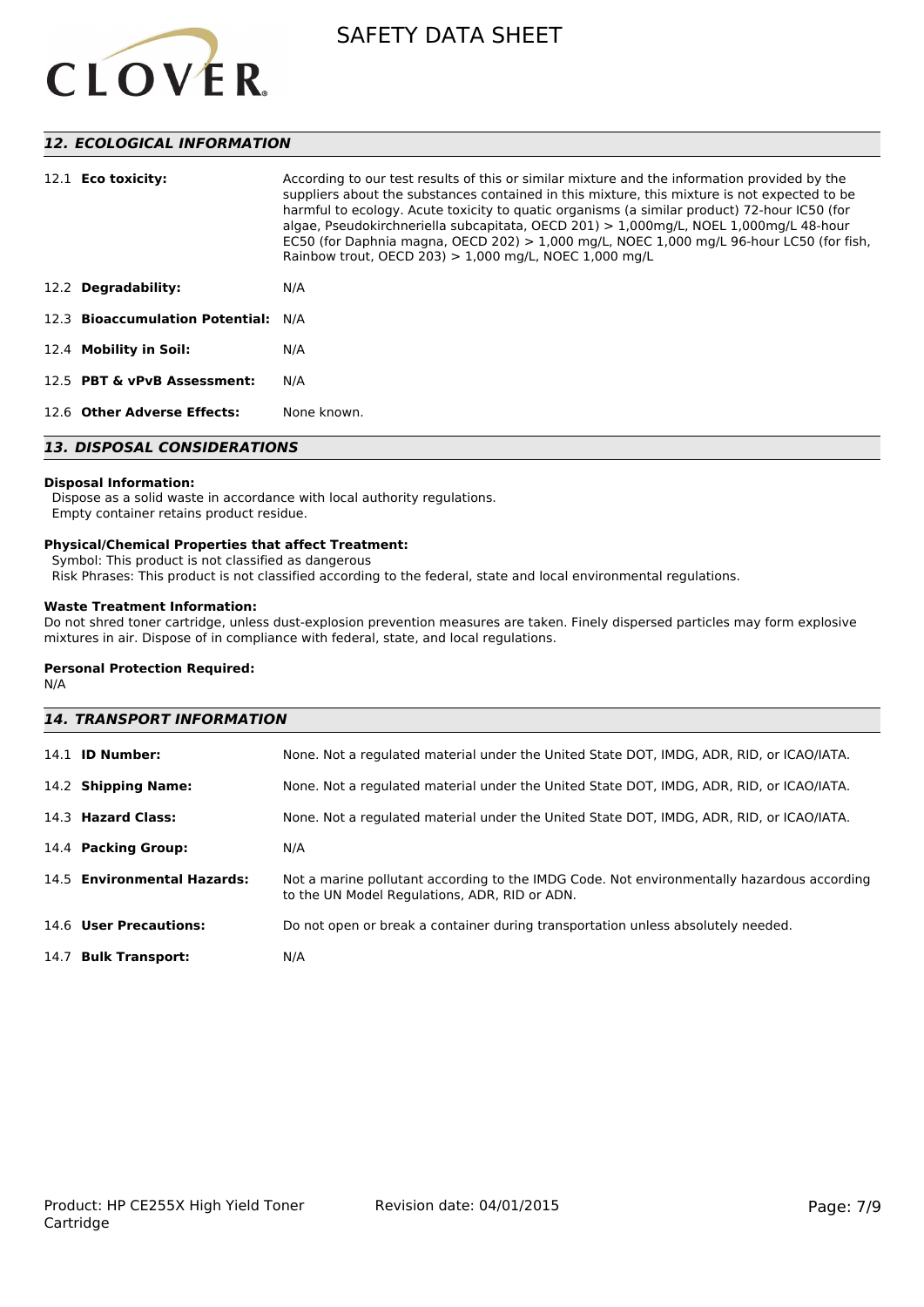

#### *15. REGULATORY INFORMATION*

15.1 **Regulatory Information:** TSCA: All the substances in this mixture are listed or exempted in accordance with TSCA.

**EPA Regulatory Information:** N/A

**CERCLA Reportable Quantity:** Not applicable to this mixture.

#### 15.2 **Superfund Information:**

**Hazard Categories:**

**Immediate:** N/A

**Delayed:** N/A

**Fire:** N/A

**Pressure:** N/A

**Reactivity:** N/A

**Section 302 - Extremely Hazardous:** Not applicable to this mixture.

**Section 311 - Hazardous:** Immediate health hazard: No (All the ingredients of this product are bound within the mixture.) Chronic health hazard: No (All the ingredients of this product are bound within the mixture.) Sudden release of pressure hazard: No Reactive hazard: No

| 15.3 State Regulations:            | California Proposition 65 (Safe Drinking Water and Toxic Enforcement Act of 1986): This<br>product does not contain any chemicals listed by the State of California.                                                                                                                                    |
|------------------------------------|---------------------------------------------------------------------------------------------------------------------------------------------------------------------------------------------------------------------------------------------------------------------------------------------------------|
| 15.4 Other Regulatory Information: | SARA Title III (EPCRA) Section 313 (40 CFR 372): Organochromium complex as a<br>chromium compound (N090). This mixture complies with the requirements of the RoHS<br>Directive 2011/65/EU and its amendment directives. Please refer to any other<br>Federal/state/local measures that may be relevant. |
| <b>16. OTHER INFORMATION</b>       |                                                                                                                                                                                                                                                                                                         |

| <b>General Comments:</b> | This information is based on our current knowledge. It should not therefore be construed as<br>guaranteeing specific properties of the products as described or their suitability for a particular<br>application |
|--------------------------|-------------------------------------------------------------------------------------------------------------------------------------------------------------------------------------------------------------------|
|                          | 0.513000000                                                                                                                                                                                                       |

**Creation Date of this SDS:** 05/19/2015